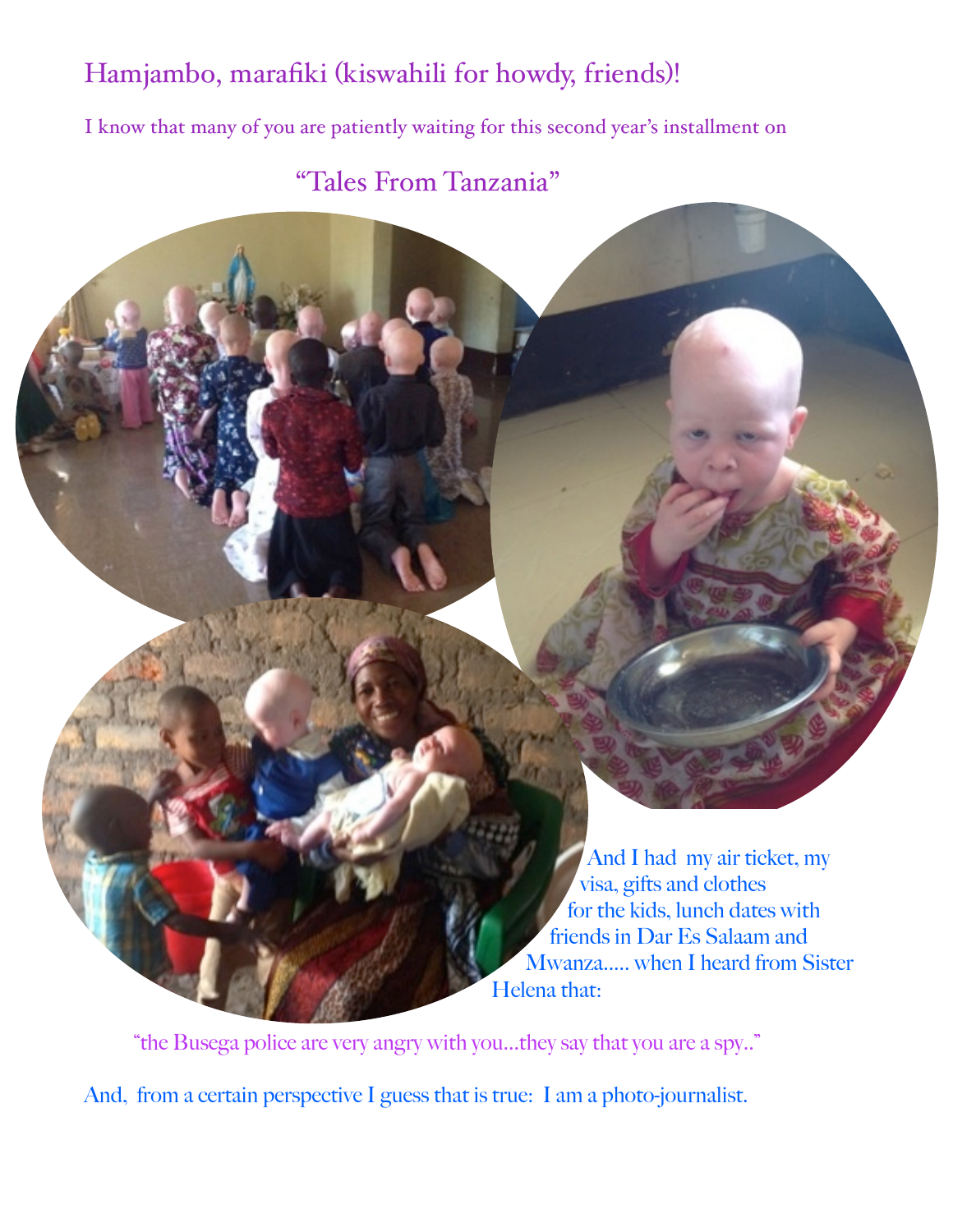And, at Sister's request, I did report on the political corruption that I witnessed,. But she thought it might be too dangerous for me to return this year.... the politician I tattled on did not win his re-election bid.. He was replaced by a more honest man.

In a quandary, I called my teacher in Little Rock, and asked her to, literally, look into the matter, with her psychic visioning. Anna did, and definitely agreed with Sister Helena that I shouldn't return to Lamadi this year, or to Tanzania at all. She reported:

 "Hmmm.. South Africa looks bright. I think you're going to work in a family medical clinic with traumatized children and families."

Within a few hours, I had traded my Ethiopian Air ticket to Tanzania for a strangely great deal on a flight to Capetown. No visa required.

Isn't life fascinating?

 My new air ticket is also for three months, departing December 4th. Other details are pending. But, if you'd like to join me for the

"Tales From Capetown",

dear readers, you're welcome. If you'd like to un-subscribe , that's fine, too.

It was such a wonderful year at Wattle Hollow....

Here's